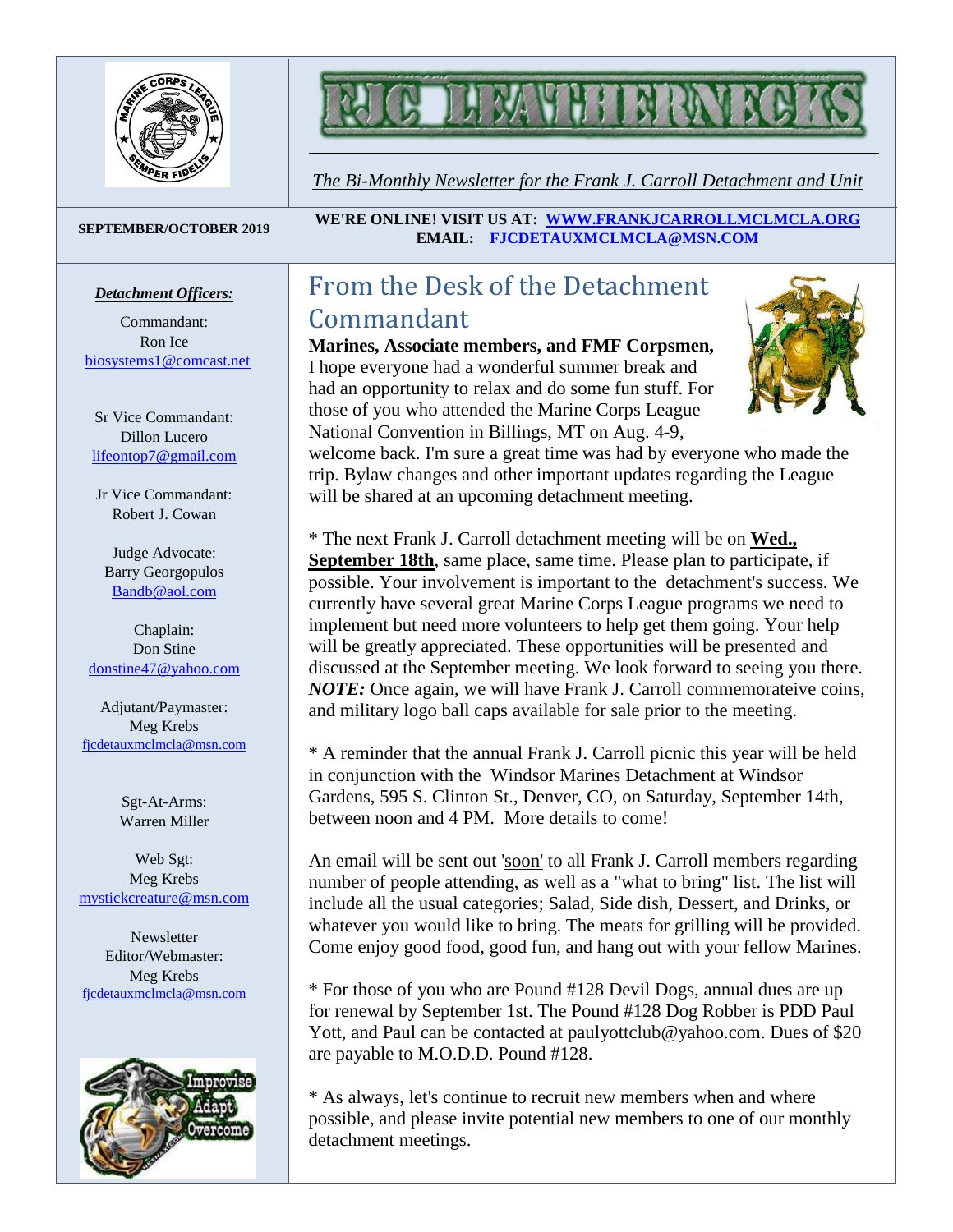### **Three things you are encouraged to do:**

- 1. Attend monthly detachment meetings.
	- 2. Volunteer
	- 3. Recruit new members.

#### **Websites of interest**

National MCL [www.mclnational.org](http://www.mclnational.org/)

National MCLA [www.nationalmcla.org](http://www.nationalmcla.org/)

MODD Kennel [www.moddkennel.org](http://www.moddkennel.org/)

National MODD Fleas [www.nationalmoddfleas.org](http://www.nationalmoddfleas.org/)

Rocky Mountain Division MCL AND MCLA [www.mcleaguerckymntdiv.org](http://www.mcleaguerckymntdiv.org/) Thank you and Semper Fi. Ron Ice Detachment Commandant [biosystems1@comcast.net](mailto:biosystems1@comcast.net)

### From the Desk of the Adjutant/Paymaster Marines and Associate Members

Would like to remind ALL annual dues paying members that your membership in this detachment will expire August 31st. Please take a moment and Re-New your membership & commitment to the detachment. In the amount of \$38.00, payable to Frank J. Carroll Detachment, MCL (check or money orders accepted).



Mail your dues to: Meg Krebs 1840 S. Steele St, Denver, CO 80210-3633

We seek your involvement so that you can enjoy what the detachment will participate in throughout the year such as: Family Picnics, Marine Corps Birthday Balls, Christmas Parties, Parades, and much, much more.

Semper Fi Meg Krebs Detachment Adjutant/Paymaster [Fjcdetauxmclmcla@msn.com](mailto:Fjcdetauxmclmcla@msn.com)

# Announcements

The Frank J Carroll Detachment & Auxiliary will have its annual picnic on September 14 at the Windsor Gardens Gazebos behind the Auditorium at 595 S Clinton St, Denver 80247. It will start at 12:00 and wrap up at 16:00. It will be a joint picnic with Windsor Marines Detachment & Auxiliary joined by Buckley Field Young Marines. Contact Barry Georgopulos at 303 360-6302 or [bandbmcl@aol.com](mailto:bandbmcl@aol.com) if you have any questions.

If your dues are six (6) months or more past due, you will be removed from our roster before publication of our next newsletter.

Please note National will **no** longer be sending out Dues reminders. The Annual membership year is from September  $1<sup>st</sup>$  to August  $31<sup>st</sup>$ . Detachment dues are \$38.00 per year and to be sent directly to the Detachment Adjutant/Paymaster. All new regular members must be prepared to show proof of Honorable Marine service.